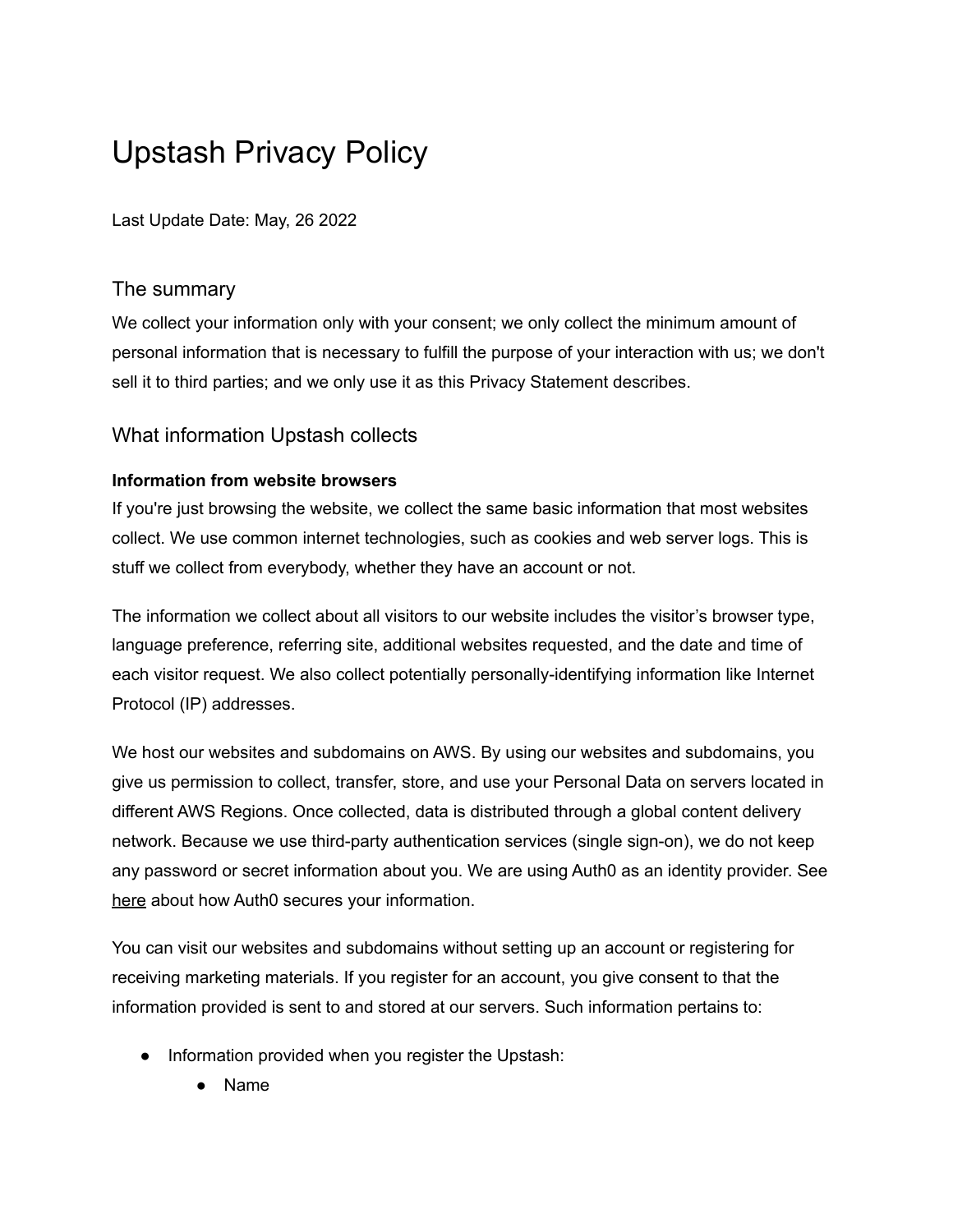- Email
- Profile Photo
- Information provided by you to solve a specific issue (information that is recorded in our issue management system - Github)
- Information about your and your devices' location including the unique device ID if enabled on your device

#### **Why do we collect this?**

We collect this information to better understand how our website visitors use Upstash, and to monitor and protect the security of the website.

### Information from users with accounts

If you create an account, we require some basic information at the time of account creation. You log in via a third-party identity provider and we do not store your password. You have the option to give us more information if you want to, and this may include "User Personal Information."

We also store an audit log of all actions you perform on the service.

"User Personal Information" is any information about one of our users who could, alone or together with other information, personally identify him or her. Information such as an email address, a real name, and a photograph are examples of "User Personal Information."

User Personal Information does not include aggregated, non-personally identifying information. We may use aggregated, non-personally identifying information to operate, improve, and optimize our website and service.

#### **Why do we collect this?**

- We need your User Personal Information to create your account, and to provide the services you request.
- We use your User Personal Information, specifically your email address, to identify you on Upstash.
- We will use your email address to communicate with you if you've said that's okay, and only for the reasons you've said that's okay.
- We limit our use of your User Personal Information to the purposes listed in this Privacy Statement and our Terms of Service. If we need to use your User Personal Information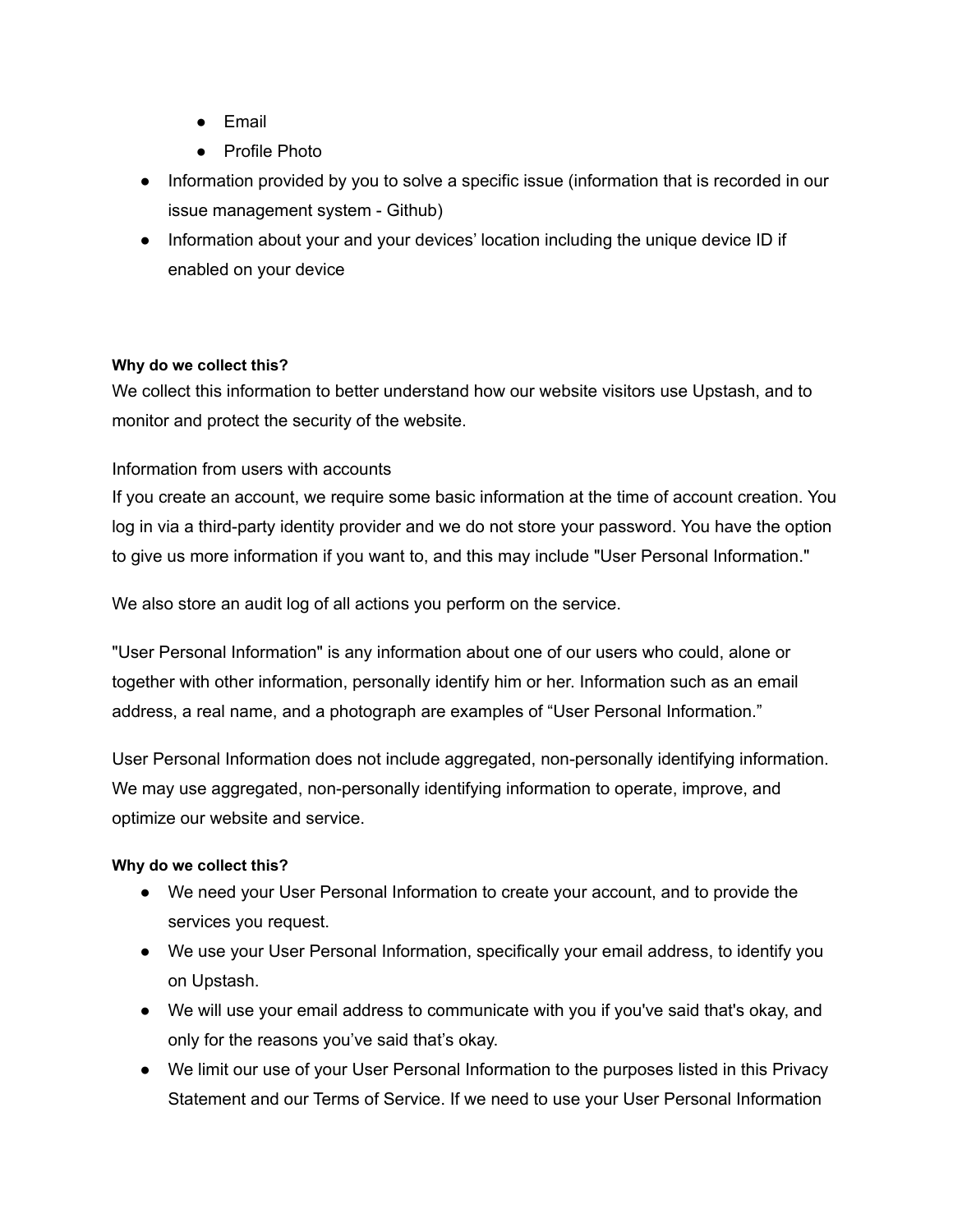for other purposes, we will ask your permission first. You can always see what information we have, how we're using it, and what permissions you have given us in your user profile.

#### **Audit logging**

We store an audit log for all user api actions.

• The access log shows who send which API requests to our system (like database) creation deletion etc) and when, and may include the IP address from which the action took place.

### What information Upstash does not collect

We do not intentionally collect sensitive personal information, such as social security numbers, genetic data, health information, or religious information. Although Upstash does not request or intentionally collect any sensitive personal information, we realize that you might store this kind of information in your account, such as in a dataspace. If you store any sensitive personal information on our servers, you are consenting to our storage of that information on our servers. Please note that you can only store data that complies our Terms of Service.

We do not intentionally collect information that is stored in your data spaces or other free-form content inputs. Information in your data spaces belongs to you, and you are responsible for it, as well as for making sure that your content complies with our Terms of Service. Upstash employees do not access your data space unless required for security or maintenance, or for support reasons, with the consent of the repository owner.

We do not keep your credit card information on our servers. We use Stripe, Inc. payment services to process your payments. We use Stripe's web components to register your credit card to Stripe. See here (https://stripe.com/privacy) about how Stripe secures your information.

If you're a child under the age of 18, you may not have an account on Upstash. Upstash does not knowingly collect information from or direct any of our content specifically to children under 18. If we learn or have reason to suspect that you are a user who is under the age of 18, we will have to close your account.

How we share the information we collect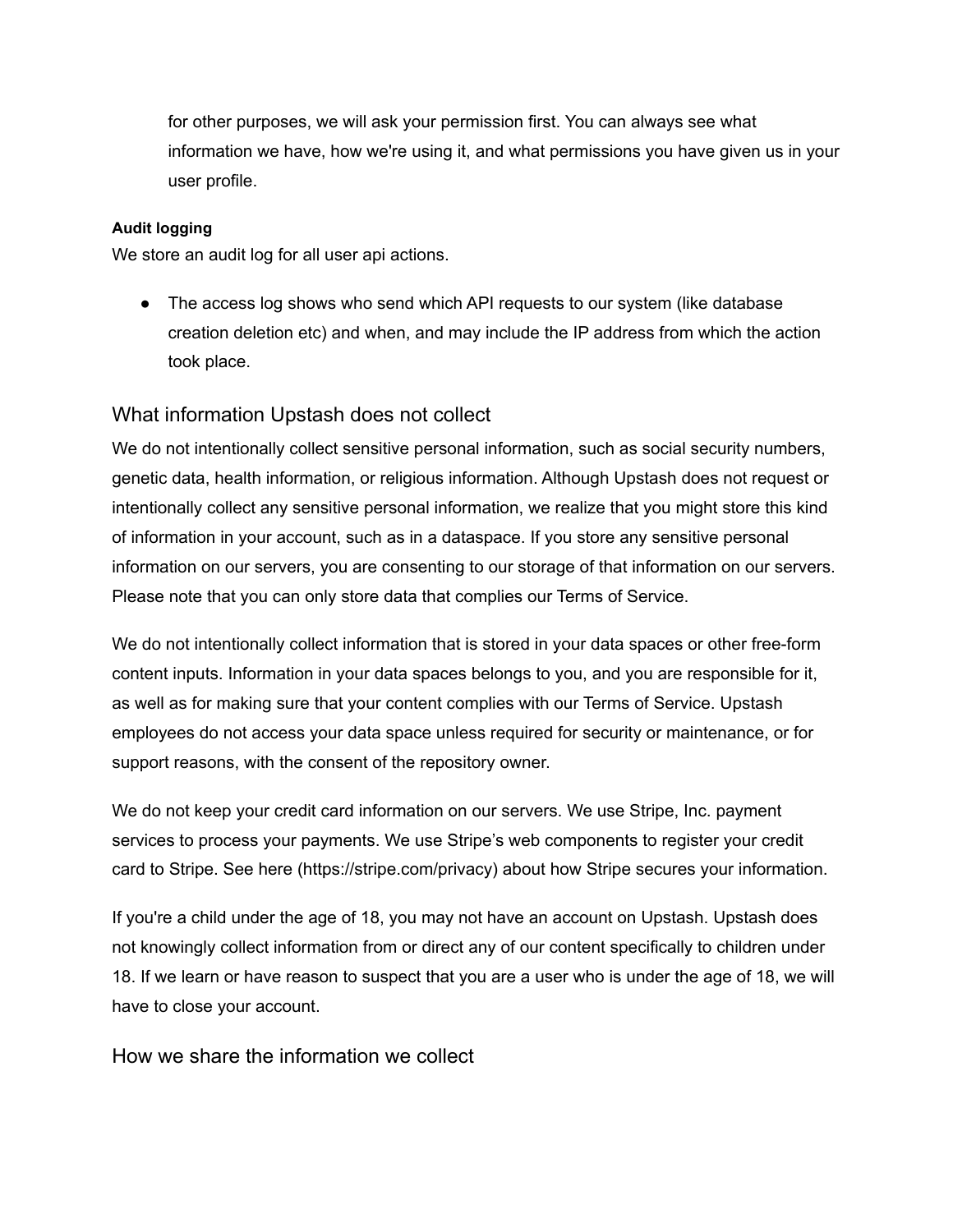We do not share, sell, rent, or trade User Personal Information with third parties for their commercial purposes.

We do not disclose User Personal Information outside Upstash, except in the situations listed in this section or in the section below on Compelled Disclosure.

We do share certain aggregated, non-personally identifying information with others about how our users, collectively, use Upstash, or how our users respond to our other offerings. However, we do not sell this information to advertisers or marketers.

We may share User Personal Information with your permission, so we can perform the services you have requested.

We may share User Personal Information with a limited number of third-party service providers who process it on our behalf to provide or improve our service, and who have agreed to privacy restrictions similar to our own Privacy Statement. Our service providers perform services such as email services, customer relations management, customer support ticketing, network data transmission, payment services, identity providers and other similar services. When we transfer your data to our service providers, we remain responsible for it.

We may share User Personal Information if we are involved in a merger, sale, or acquisition. If any such change of ownership happens, we will ensure that it is under terms that preserve the confidentiality of User Personal Information, and we will notify you on our website or by email before any transfer of your User Personal Information. The organization receiving any User Personal Information will have to honor any promises we have made in our Privacy Statement or in our Terms of Service.

#### Our use of cookies and tracking

#### **Cookies**

Upstash uses cookies to make interactions with our service easy and meaningful. We use cookies (and similar technologies, like HTML5 localStorage) to keep you logged in, remember your preferences, and provide information for the future development of Upstash.

A cookie is a small piece of text that our web server stores on your computer or mobile device, which your browser sends to us when you return to our site. Cookies do not necessarily identify you if you are merely visiting Upstash; however, a cookie may store a unique identifier for each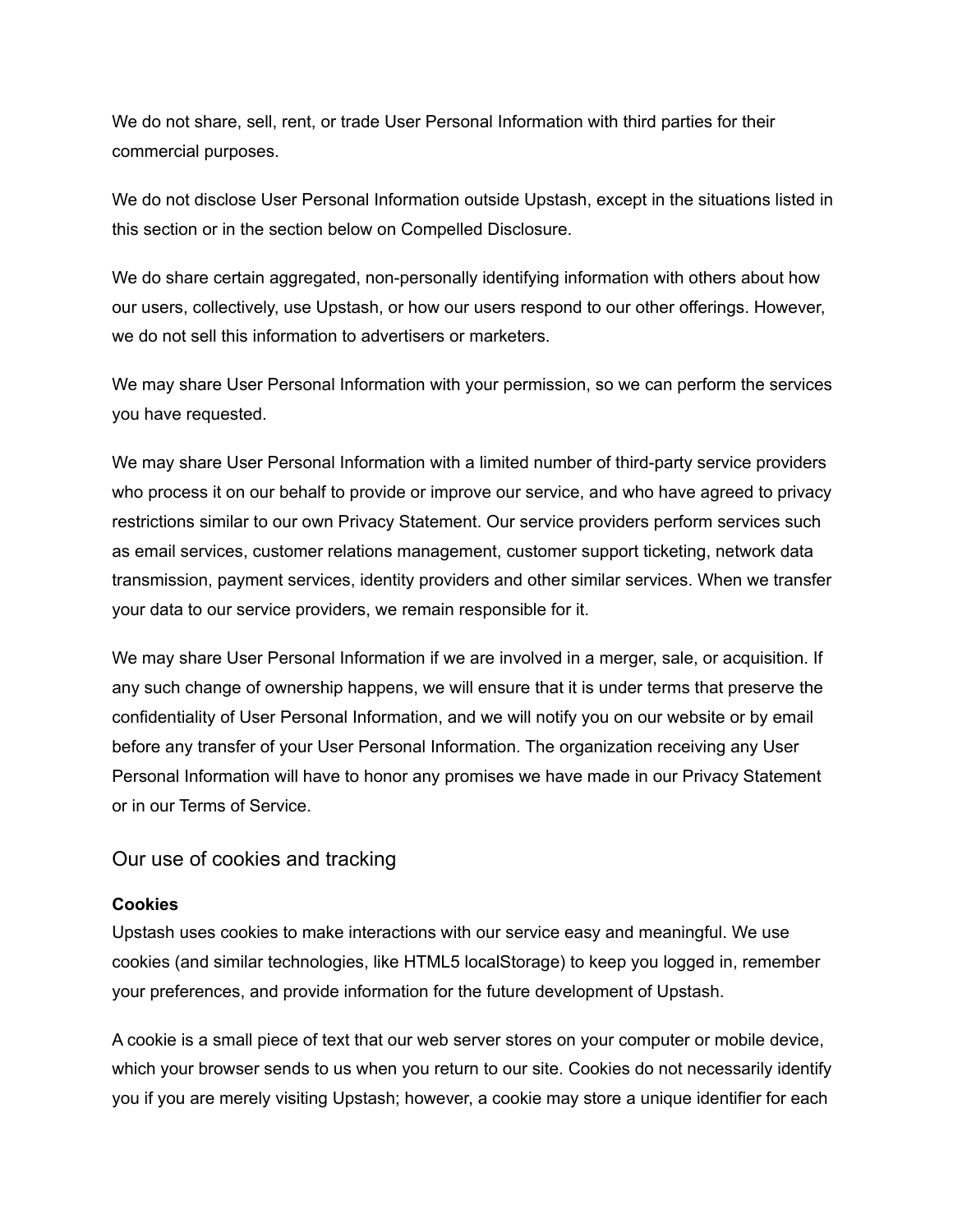logged in user. The cookies Upstash sets are essential for the operation of the website, or are used for performance or functionality. By using our website, you agree that we can place these types of cookies on your computer or device. If you disable your browser or device's ability to accept cookies, you will not be able to log in or use Upstash's services.

You have the right to decide whether to accept or reject cookies. You can exercise your cookie preferences by clicking on the appropriate opt-out buttons provided when you visit our website.

### **Google Analytics**

We use Google Analytics as a third party tracking service, but we don't use it to track you individually or collect your User Personal Information. We use Google Analytics to collect information about how our website performs and how our users, in general, navigate through and use Upstash. This helps us evaluate our users' use of Upstash; compile statistical reports on activity; and improve our content and website performance.

Google Analytics gathers certain simple, non-personally identifying information over time, such as your IP address, browser type, internet service provider, referring and exit pages, time stamp, and similar data about your use of Upstash. We do not link this information to any of your personal information such as your user name.

Upstash will not, nor will we allow any third party to, use the Google Analytics tool to track our users individually; collect any User Personal Information other than IP address; or correlate your IP address with your identity. Google provides further information about its own privacy practices and offers a browser add-on to opt out of Google Analytics tracking (https://tools.google.com/dlpage/gaoptout).

#### **HubSpot**

We use HubSpot as CRM, tracking our interactions with customers and as a third party tracking service for our web presence. Using this we track which pages you navigate to on our online services, and associate it with email and other interactions we have with you.

#### **Sentry**

We use Sentry for reporting client side exceptions. We do not send any user related log or information to Senter and Sentry does not use cookies.

**Hotjar**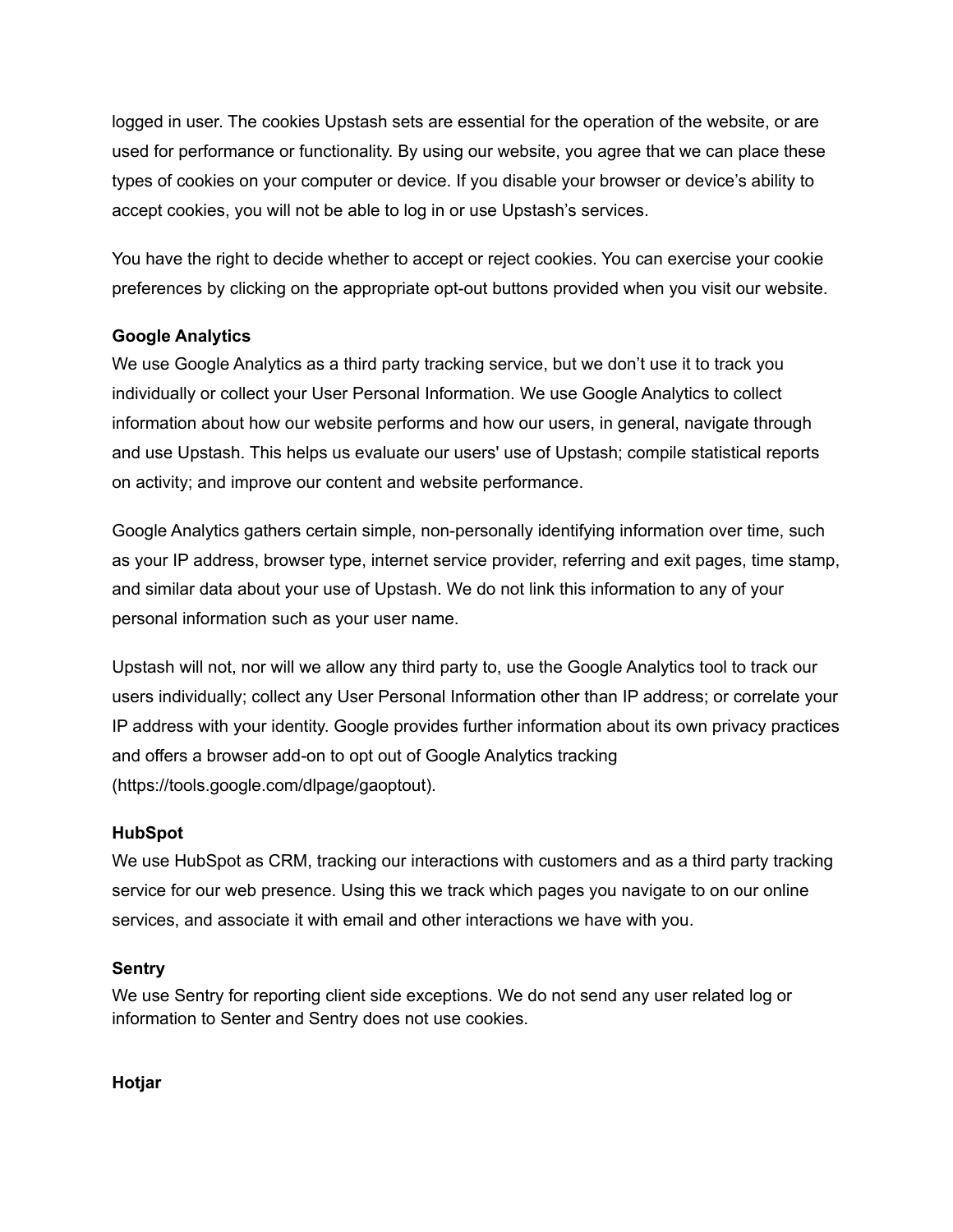We use Hotjar in order to better understand our users' needs and to optimize this service and experience. Hotjar is a technology service that helps us better understand our users' experience (e.g. how much time they spend on which pages, which links they choose to click, what users do and don't like, etc.) and this enables us to build and maintain our service with user feedback. Hotjar uses cookies and other technologies to collect data on our users' behavior and their devices. Hotjar stores information on our behalf in a pseudonymized user profile. Hotjar is contractually forbidden to sell any of the data collected on our behalf.

## **Tracking**

"Do Not Track" (http://donottrack.us/) is a privacy preference you can set in your browser if you do not want online services to collect and share certain kinds of information about your online activity from third party tracking services. We do not track your online browsing activity on other online services over time and we do not permit third-party services to track your activity on our site beyond our basic Google Analytics tracking, which you may opt out of here (https://tools.google.com/dlpage/gaoptout). Because we do not share this kind of data with third party services or permit this kind of third party data collection on Upstash for any of our users, and we do not track our users on third-party websites ourselves, we do not need to respond differently to an individual browser's Do Not Track setting.

If you are interested in turning on your browser's privacy and Do Not Track settings, the Do Not Track (http://donottrack.us/) website has browser-specific instructions.

| Cookie Name                      | Purpose                                                                                                                                                                                                                                                                                                                                                            |
|----------------------------------|--------------------------------------------------------------------------------------------------------------------------------------------------------------------------------------------------------------------------------------------------------------------------------------------------------------------------------------------------------------------|
| cfduid                           | A cookie associated with sites using<br>CloudFlare used to speed up page load<br>times. According to CloudFlare, it is used to<br>override any security restrictions based on<br>the IP address the visitor is coming from. It<br>does not contain any user identification<br>information. Strictly necessary, third party<br>persistent cookie (expires: 1 year). |
| hs-messages-hide-welcome-message | This cookie is used to prevent the chat widget<br>welcome message from appearing again for<br>one day after it is dismissed. (Expires: 1 day)                                                                                                                                                                                                                      |
| messagesUtk                      | This cookie is used to recognize visitors who<br>chat with us via the messages tool. If the<br>visitor leaves Upstash's site before they're<br>added as a contact, they will have this cookie                                                                                                                                                                      |

## **Cookie Table**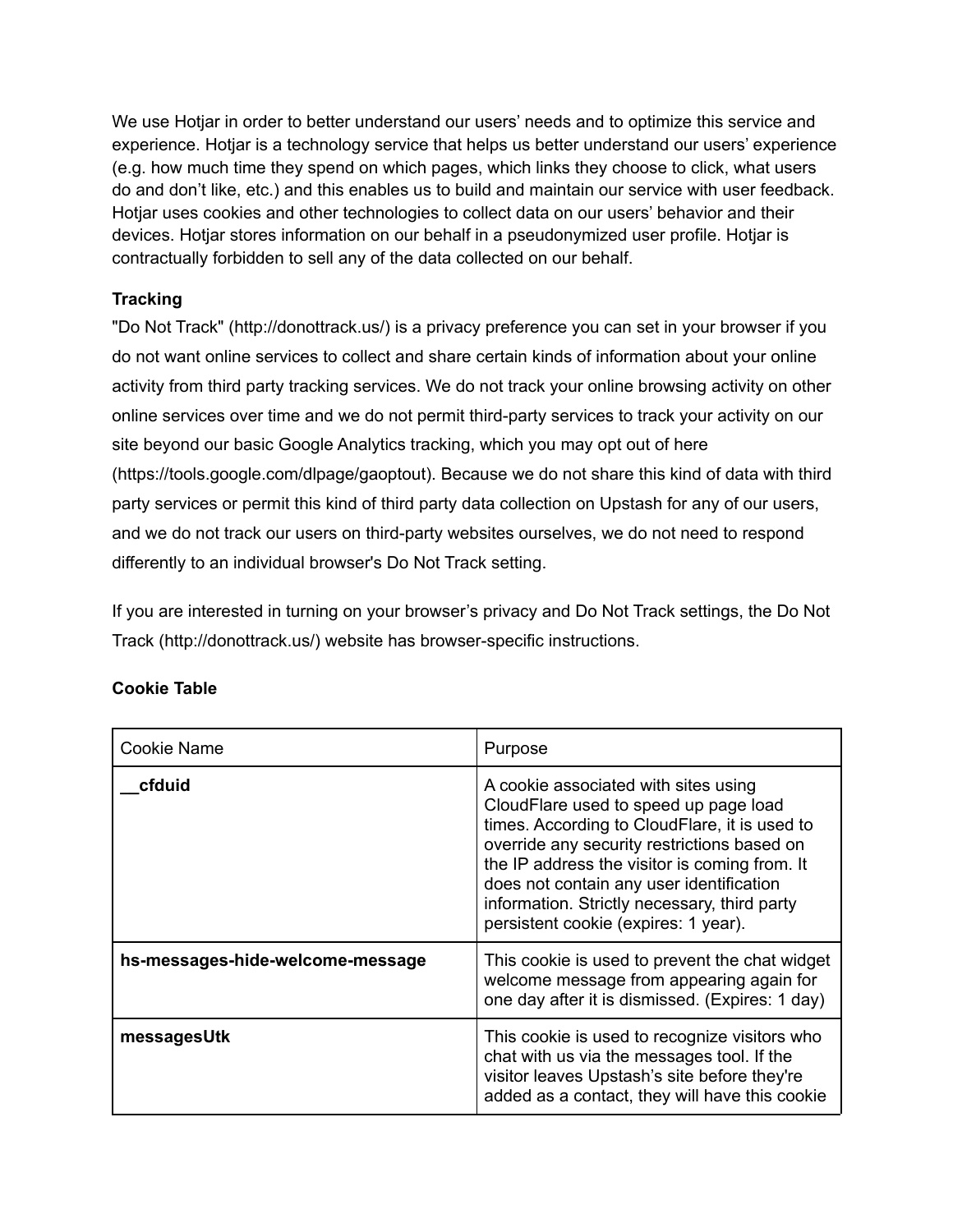|                                                                         | associated with their browser. If Upstash has<br>a history of chatting with a visitor and they<br>return to our site later in the same cookied<br>browser, the messages tool will load your<br>conversation history with that visitor.                                       |
|-------------------------------------------------------------------------|------------------------------------------------------------------------------------------------------------------------------------------------------------------------------------------------------------------------------------------------------------------------------|
| hs_opt_out                                                              | This cookie is used by the opt-in privacy<br>policy to remember not to ask the visitor to<br>accept cookies again. This cookie is set when<br>you give visitors the choice to opt out of<br>cookies. (Expires: 13 months)                                                    |
| hssc, hubspotutk, hssrc, hstc                                           | These cookies are set by hubspot with User<br>consent to give better service. Please find<br>detailed explanation of each cookie from<br>hubspot cookie policy page<br>(https://knowledge.hubspot.com/reports/what-<br>cookies-does-hubspot-set-in-a-visitor-s-brows<br>er). |
| biz_nA, _biz_pendingA, _biz_sid,<br>biz uid                             | These cookies are used by Cloudflare to<br>support performance optimisation and<br>security.                                                                                                                                                                                 |
| _ga, _gat, _gid                                                         | Google Analytics cookies to track users as<br>they navigate the website and help improve<br>the website's usability.                                                                                                                                                         |
| stripe_mid,__stripe_sid                                                 | A token set by Stripe (payment provider) to<br>facilitate the payment of online orders.                                                                                                                                                                                      |
| _hjSessionUser, _hjSession,<br>_hjSessionTooLarge, _hjid, _hjViewportId | Hotjar cookies set to track user behavious on<br>console site.                                                                                                                                                                                                               |

# How Upstash secures your information

Upstash takes all measures reasonably necessary to protect User Personal Information from unauthorized access, alteration, or destruction; maintain data accuracy; and help ensure the appropriate use of User Personal Information. We follow generally accepted industry standards to protect the personal information submitted to us, both during transmission and once we receive it. The parties will comply with the Upstash Data Processing Agreement ("DPA") available at <https://upstash.com/static/trust/dpa.pdf>, which is incorporated into this Agreement.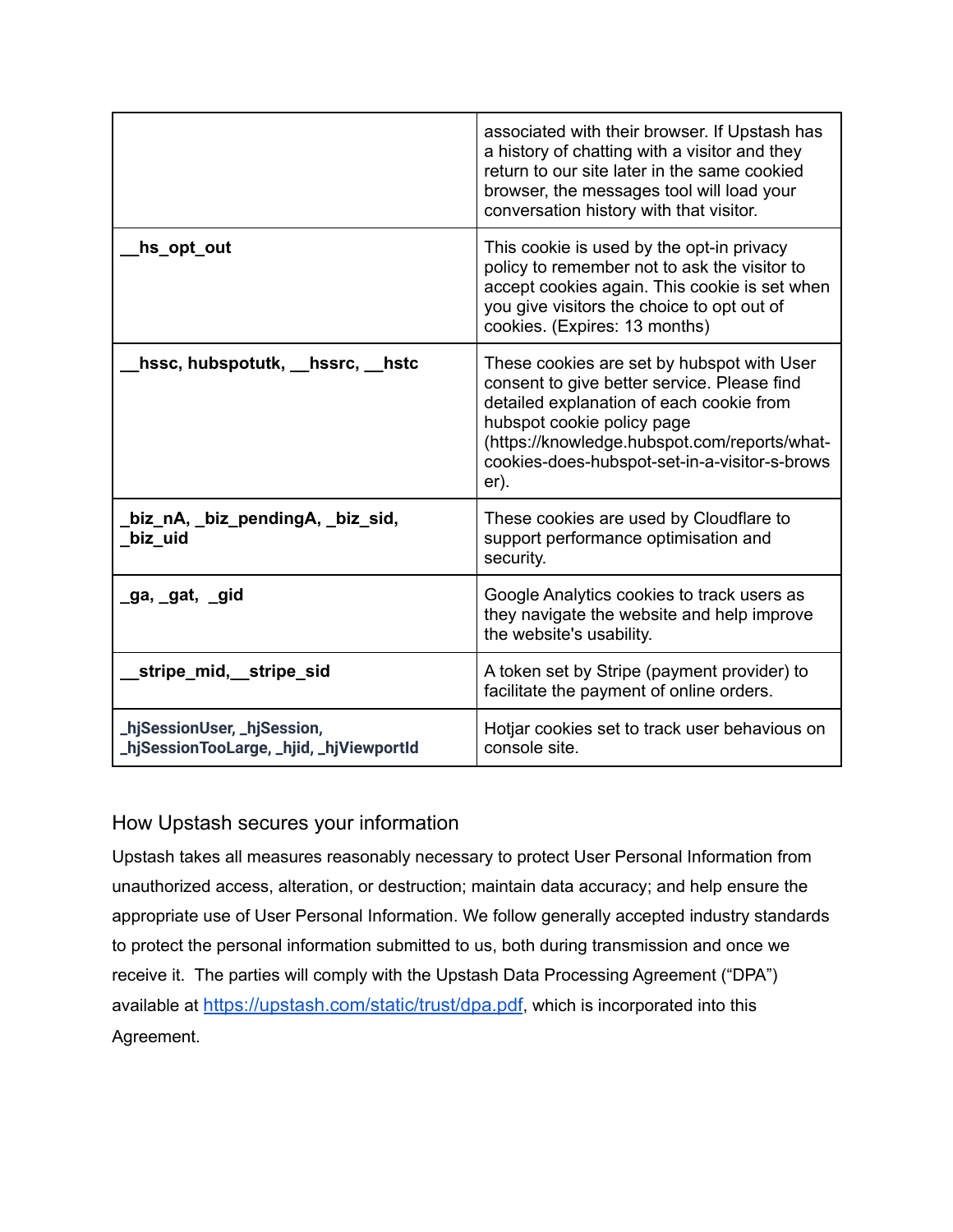# Upstash's global privacy practices

We provide the same standard of privacy protection to all our users around the world, regardless of their country of origin or location, and we are proud of the levels of notice, choice, accountability, security, data integrity, access, and recourse we provide. Additionally, we require that if our vendors or affiliates have access to User Personal Information, they must comply with our privacy policies and with applicable data privacy laws, including signing data transfer agreements such as Standard Contractual Clause agreements.

### In particular:

- Upstash provides clear methods of unambiguous, informed consent at the time of data collection, when we do collect your personal data.
- We collect only the minimum amount of personal data necessary, unless you choose to provide more. We encourage you to only give us the amount of data you are comfortable sharing.
- We offer you simple methods of accessing, correcting, or deleting the data we have collected.
- We provide our users notice, choice, accountability, security, and access, and we limit the purpose for processing. We also provide our users a method of resource and enforcement. These are the GDPR Principles, but they are also just good practices.
- Use of the Cloud Services may involve transfers of Customer Personal Data outside of the European Union. We have appropriate safeguards in place for the processing of Customer Personal Data outside of the European Union. If you elect to transfer Customer Personal Data to a Subprocessor outside of the European Union, you authorize us to apply our standard contractual clauses with that Subprocessor.

# Resolving Complaints

If you have concerns about the way Upstash is handling your User Personal Information, please let us know immediately. We want to help. You may contact us directly at support@upstash.com with the subject line "Privacy Concerns." We will respond within 15 days at the latest.

## How we respond to compelled disclosure

Upstash may disclose personally-identifying information or other information we collect about you to law enforcement in response to a valid subpoena, court order, warrant, or similar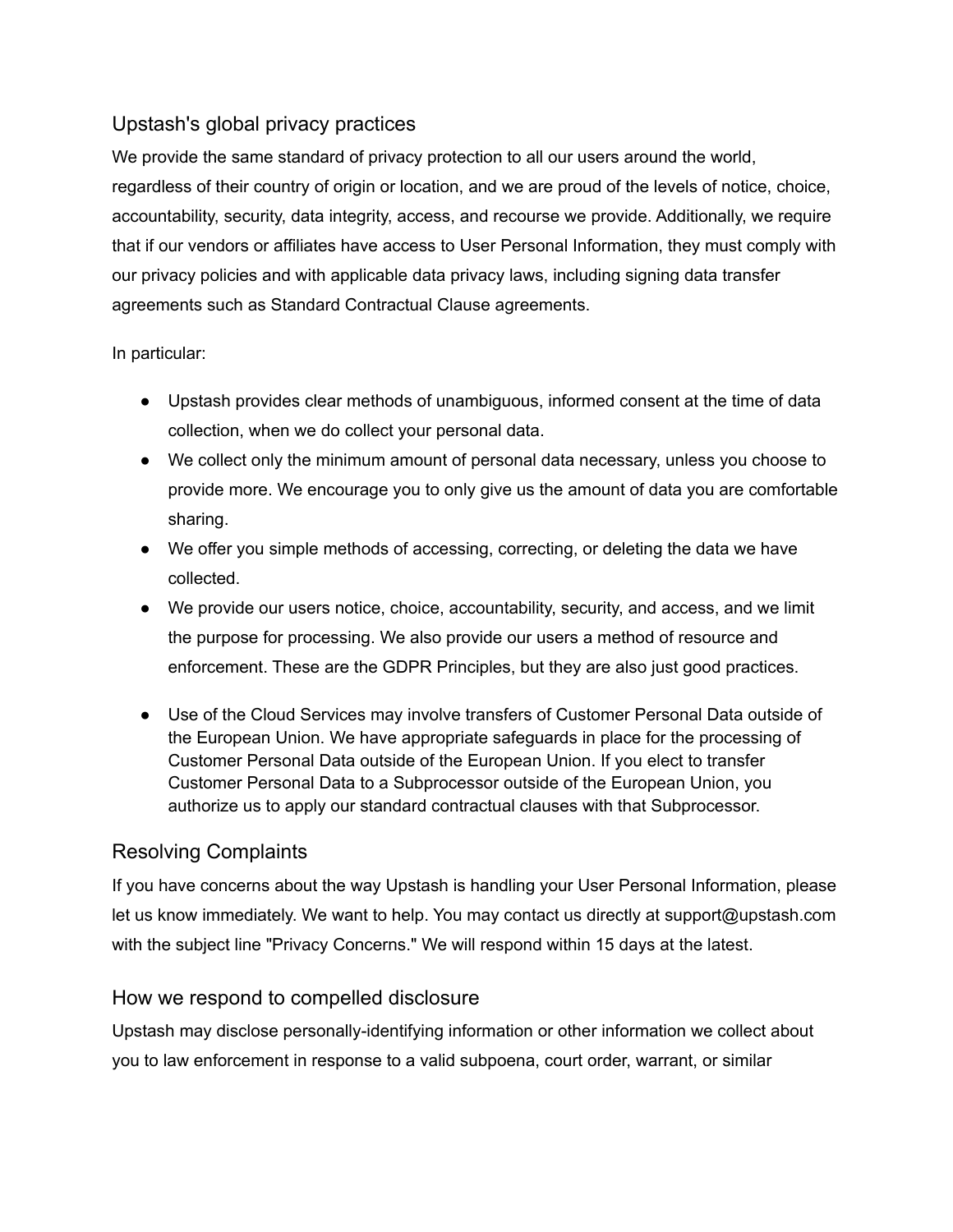government order, or when we believe in good faith that disclosure is reasonably necessary to protect our property or rights, or those of third parties or the public at large.

In complying with court orders and similar legal processes, Upstash strives for transparency. When permitted, we will make a reasonable effort to notify users of any disclosure of their information, unless we are prohibited by law or court order from doing so, or in rare, exigent circumstances.

## Your rights to access and control the information we collect

If you're already a Upstash user, you may access, update, alter, or delete your basic user profile information by editing your user profile or contacting support@upstash.com.

You have the right to request Upstash for copies of your personal data. You have the right to request that Upstash correct any information you believe is inaccurate. You also have the right to request Upstash to complete the information you believe is incomplete.

As mentioned above, you have the right to request that Upstash erase your Personal Information. You can achieve this by deleting your basic user profile information, by editing your user profile, or contacting support@upstash.com. Further, you have the right to object to any of Upstash's data policies and how we use your Personal Information. Please contact us at support@upstash.com to inform us of any objections so we can take appropriate remedial steps.

You have the right to request that Upstash transfer your Personal Information and Content that we have collected to another organization, or directly to you. Please contact us at support@upstash.com to make such a request.

#### **Data Retention and Deletion**

Upstash will retain User Personal Information for as long as your account is active or as needed to provide you services.

We may retain certain User Personal Information indefinitely, unless you request its deletion.

If you would like to cancel your account or delete your User Personal Information, you may do so by sending an email to support@upstash.com. We will retain and use your information as necessary to comply with our legal obligations, resolve disputes, and enforce our agreements, but barring legal requirements, we will delete your full profile (within reason) within 30 days.